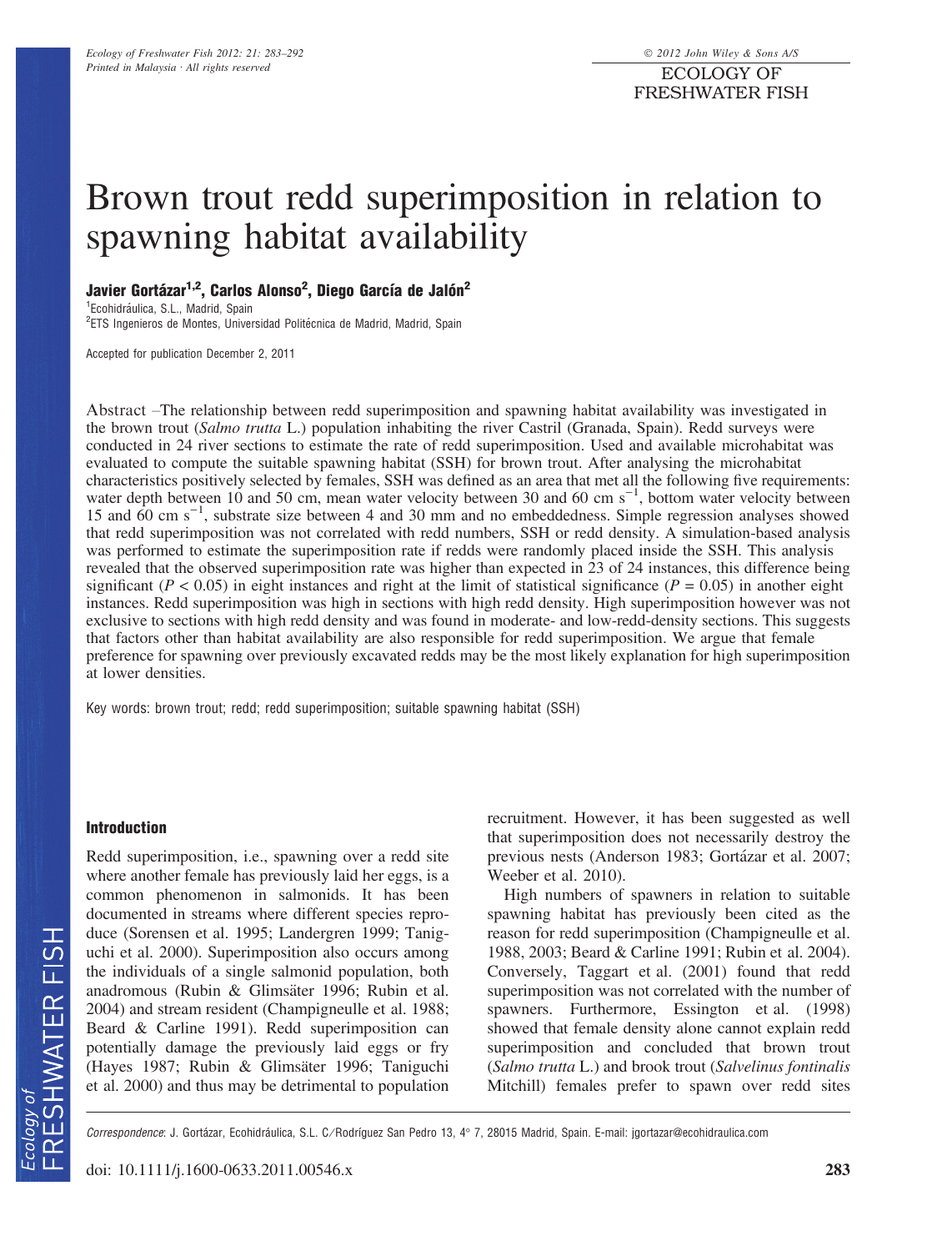previously used by another female. They argued that the presence of an existing redd makes a particular site more attractive for spawning than it would otherwise be.

Our study was conducted in a limestone stream where processes of calcium carbonate precipitation can potentially make the substrate very cohesive and difficult to dig. Thus, it is plausible that the reuse of redd sites in this river would be a great advantage. The objective of this study was to determine, at the microhabitat scale, whether spawning habitat availability can explain redd superimposition or whether other factors such as female preference for reusing redd sites are responsible.

# Material and methods

# Study area

The study was performed in the upper reaches of the river Castril, a limestone, aquifer-fed stream, located in the province of Granada (Andalusia, south-eastern Spain). Brown trout is the only fish species inhabiting the study area, and this population is close to the southern limit of the natural distribution of the species (Elliott 1994). This is a native population, and it has no introgression of foreign trout alleles (Almodóvar 2007). This brown trout population has a protracted and belated reproductive season (Gortázar et al. 2007), which ranges from December to mid-April, with maximum spawning activity in February. For further details on the river Castril and its brown trout population, see Gortázar et al. (2007).

The river Castril is divided into three separate reaches by impassable obstacles. These reaches, listed from upstream to downstream, are as follows (Gorta´ zar et al. 2007): (i) the headwaters, which is separated from the rest of the downstream river by a 500-m-long reach where the river becomes subterranean, owing to flow detraction, (ii) the main stem of the stream, which is connected to the 'El Portillo' reservoir and it is also separated from downstream by its dam and (iii) the reach below the reservoir, which is also isolated from the rest of the river upstream and downstream. Given this situation, we defined two different brown trout groups in this river: the populations inhabiting the reaches (i) and (iii), which are stream-resident trout and which will be called 'group A' from now on, and the population in reach (ii) where stream-dwelling trout coexist with larger-sized reservoir-migrant trout ('group B').

# Redd surveys

Twenty-four sections within the river Castril were selected as they were known to be frequently used by spawning brown trout. Twenty-one sections are in the part of the river which is connected to the reservoir (group B). Only three sections were selected in the isolated reaches (group A) because spawning habitat is less abundant there and it was not possible to find more appropriate places.

During the spawning season 2004–2005, all the sections were visited every week to monitor the spawning activity by means of redd counts. At the end of the season (March and April), the sections were visited every other week. The methodology for identifying new and superimposed redds is described in detail in Gortázar et al. (2007), but here is a summary. Redds were identified by their configuration, with a pit upstream followed by a dome downstream, and by the lack of periphyton over the substrate, caused by female digging activities (Crisp & Carling 1989; Grost et al. 1991). Excavations without an obvious dome or that were shorter than 60 cm in total length were not considered redds. The latter condition was based on the relationships between redd tail length, redd horizontal dimensions and fish length given by Crisp & Carling (1989). Every time a new redd was detected, its horizontal dimensions were measured (length and width of pit, dome and entire redd), a sketch was drawn, and several photographs were taken. The redd position was marked on an aerial photograph, and its coordinates were recorded with GPS. For conservation reasons, we did not excavate any redds to check for the presence of eggs, but several of them were positively confirmed as redds by observing spawning trout over them.

Every redd that had been recorded in a previous survey was checked to determine whether it had changed owing to superimposition or remained unchanged. These checks were based on the comparison of the redd horizontal dimensions, sketch and photographs, between the previous and the current survey. If the redd had increased in size, or if the position and size of pit and dome had changed, we considered that a superimposed redd had been constructed over the pre-existing one (Gortázar et al. 2007). In this case, new measurements, photographs and a sketch were made. When it was not clear whether an individual redd had changed or not, we considered it unchanged (i.e., no superimposition had occurred). In summary, we considered a new individual redd to be any new continuous area of dug up gravels with a pit and a dome that was longer than 60 cm. A superimposed redd was considered to be (i) any pre-existing redd that had been significantly enlarged and (ii) any pre-existing redd that showed different pit or dome horizontal dimensions.

Water clarity, river gradient and width (ca. 8 m) enabled good visibility and working conditions during fieldwork, and the stream flow was moderate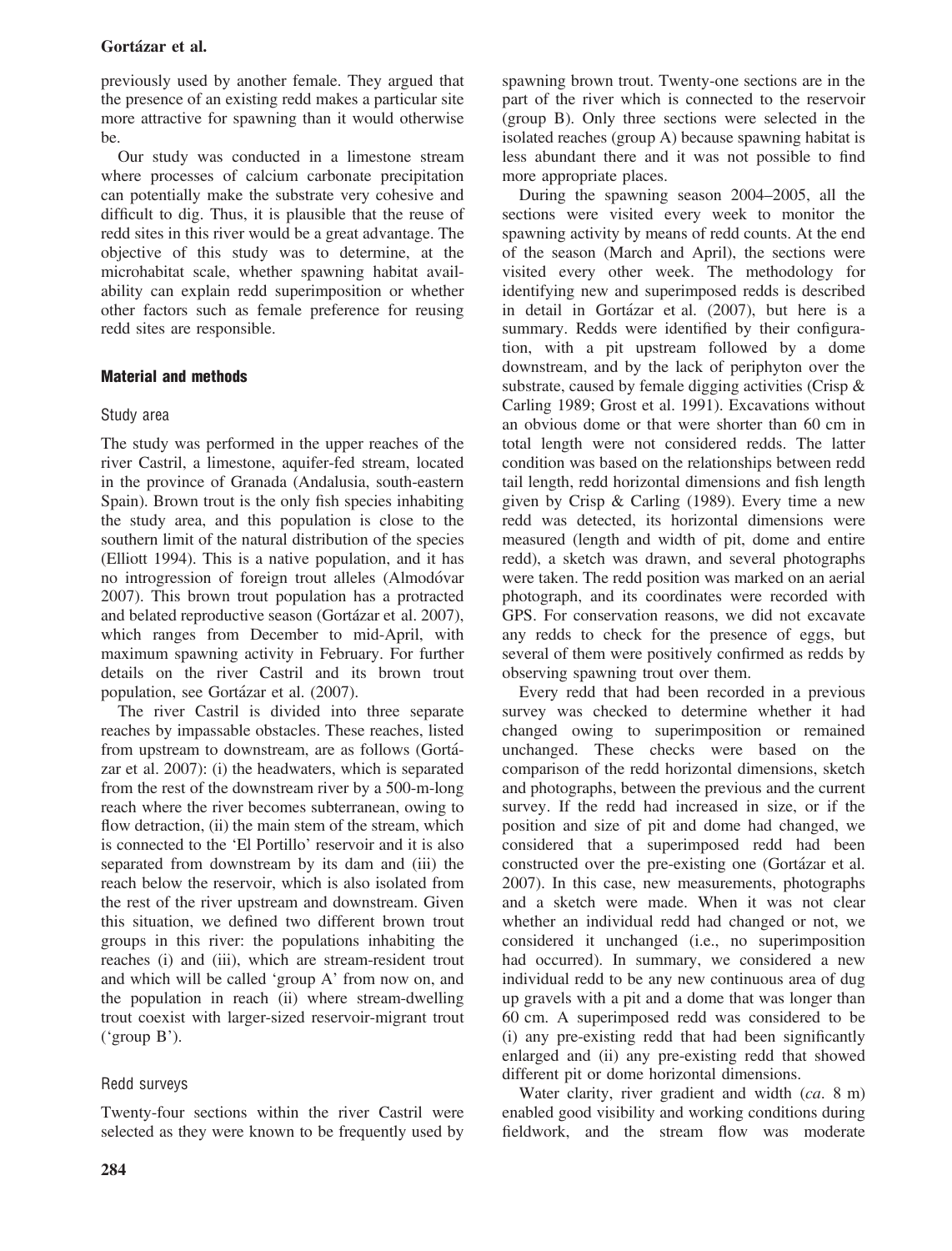$(ca. 1 m<sup>3</sup> s<sup>-1</sup>)$  during the spawning season (Gortázar et al. 2007). All the redd surveys were performed by the same researcher, walking along the riverbed or riverbank. Frequent visual verifications were made to ensure that the substrate was not altered by the surveyor.

#### Suitable Spawning Habitat (SSH)

Sites used by brown trout females for spawning in the river Castril were characterised in a subsample of redds  $(N = 30)$  at the microhabitat scale. All the parameters previously considered to be important in redd site selection were measured: water depth, mean water column velocity, bottom water velocity, surface substrate size and substrate embeddedness (Shirvell & Dungey 1983; Witzel & MacCrimmon 1983; Essington et al. 1998; among others). We did not assess groundwater upwelling because, although it is an important parameter in redd site selection in several salmonid species (Curry & Noakes 1995; Garrett et al. 1998; Baxter & McPhail 1999; Baxter & Hauer 2000), it is not as relevant in brown trout spawning (Witzel & MacCrimmon 1983; Essington et al. 1998). Depth was measured with a graduated rod. Water velocities were measured with a Valeport Model 801 electromagnetic flow meter (flat sensor type): mean water column velocity at 60% of the water depth and bottom velocity at 3 cm over the gravel surface. The dominant surface substrate was measured in the field and classified into one of eight possible categories: silt (<1 mm), sand (1–4 mm), fine gravel (4–10 mm), medium gravel (10–30 mm), coarse gravel (30–75 mm), cobble (75– 300 mm), boulder (>300 mm) and bedrock. Following the study of Essington et al. (1998), substrate embeddedness was classified into three categories: (i) there are little or moderate fine elements, and the substrate can be easily dislodged with the hand; (ii) there are many fine elements, and the substrate can be dislodged with the hand with a moderate effort; and (iii) a big effort is needed to separate the gravel. These five variables were measured at three points on undisturbed gravel around the redd pit: at the upstream end and at both sides of the pit. An area of ca. 10 cm radius around each point was evaluated for substrate size and embeddedness. For each variable, the three measurements were averaged to give an estimate of the microhabitat value at the site where the redd was built (Crisp & Carling 1989; Champigneulle et al. 2003). To describe the habitat available to spawning females, we also measured depth, mean velocity, bottom velocity, substrate size and embeddedness at 214 randomly selected points within the studied sections.

To evaluate microhabitat selection by spawning brown trout, we first performed Kolmogorov–

Smirnov two-sample tests (Zar 1999) to compare the distributions of available and used values for the variables depth, mean velocity, bottom velocity and substrate size. We then used the Strauss linear electivity index (Strauss 1979) to determine which values of these variables are positively selected by spawning females. For index calculation, values of each variable were divided into classes, using 10-cm increments for depth and  $15$ -cm s<sup>-1</sup> increments for mean and bottom velocity. The Strauss electivity index is defined as:  $L = r_i-p_i$  where  $r_i$  and  $p_i$  are the relative abundances (expressed as proportions) of used and available habitat, respectively, for the habitat class  $i$ . The  $t$ -statistic was used to test whether electivity indices  $(L)$  were significantly greater than zero at the 99% significance level  $(P < 0.01)$ . The classes in which L is significantly greater than zero were considered to be positively selected by spawners. These classes were grouped together into ranges so that we had a defined range for positive selection for each of the four variables. These ranges were used to define suitable spawning habitat (SSH). A particular point in the river was considered SSH if the four microhabitat variables had values within the ranges considered suitable for spawning and had class 1 embeddedness (loose gravel with little or moderate fine elements; Stuart 1953; Beard & Carline 1991).

All the values of mean and bottom velocity which were significantly selected at the 95% level were considered suitable for spawning. We relaxed this criterion for surface substrate size by allowing some disperse stones of other sizes to be present within the SSH. For water depth, as well as the significantly selected values, we also included all values up to the maximum used depth. These depths were included because it seems quite likely that the upper limit for spawning depth arises from the limited availability of greater water depths with appropriate current and from the inability of research workers to detect deep redds (Crisp & Carling 1989).

Therefore, the SSH satisfies the brown trout requirements for depth, mean water velocity, bottom velocity, substrate size and embeddedness. Because the SSH meets the five requirements, corresponding to the five microhabitat variables, we assumed that SSH represents good-quality spawning habitat. Nevertheless, females may actually spawn in less suitable habitats as well, e.g., in sites that only meet three or four requirements.

Within each section, we identified a single continuous area that satisfied the five microhabitat requirements. This polygon was considered the SSH for brown trout in the section, and its area was then measured. Following Delacoste et al. (1993), only the largest continuous area of SSH within the section was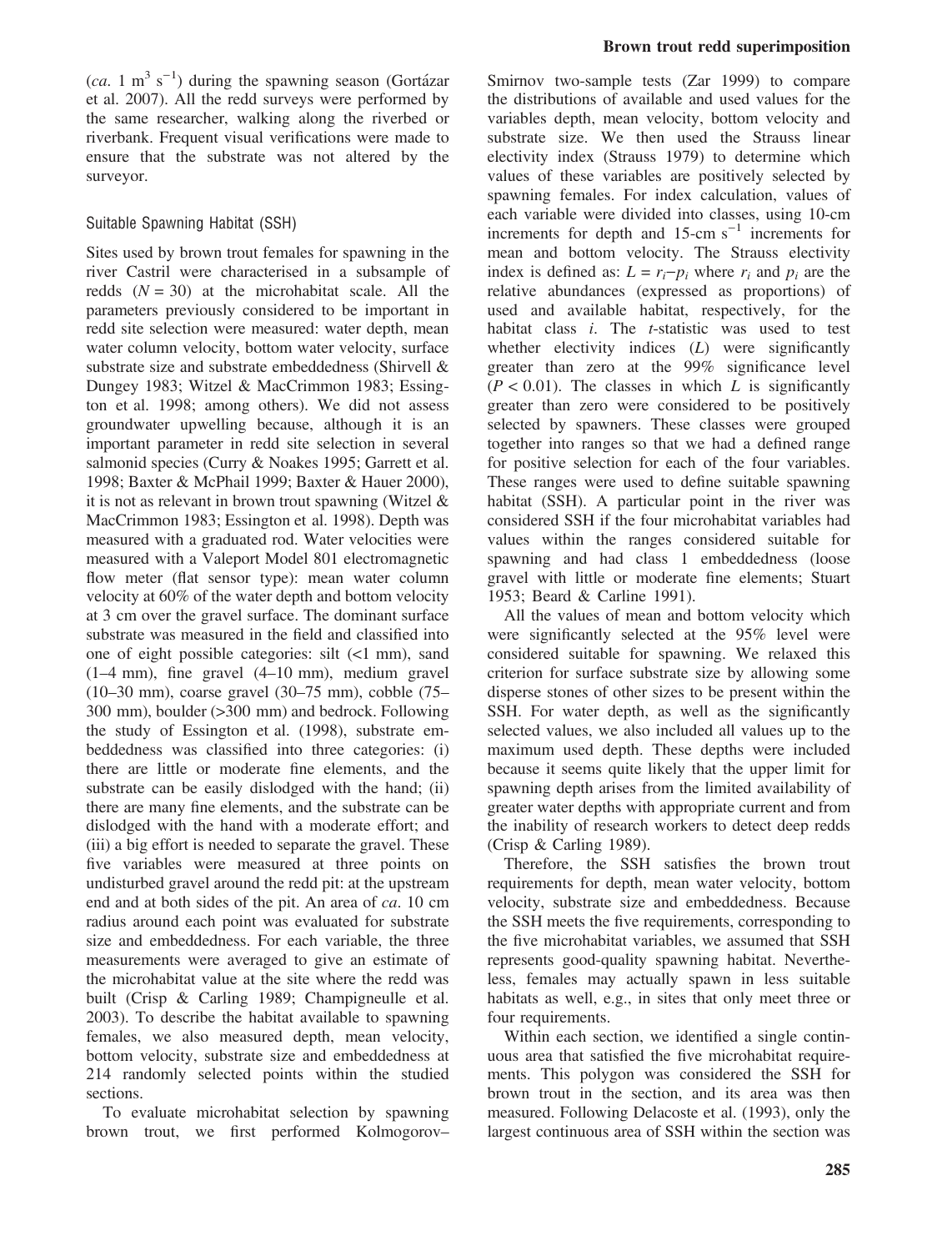considered, while smaller separate patches were ignored.

## Redd superimposition

Two analyses were performed to investigate whether redd superimposition was caused by a high density of spawners relative to the available spawning habitat or not. First, simple regression analyses were performed to determine whether the percentage of superimposed redds was correlated with redd numbers, SSH or redd density (number of redds divided by SSH) in each section. As the actual number of spawners is unknown, redd density was used as a surrogate of spawner density.

Second, following Essington et al. (1998) study, a simulation-based analysis was carried out to compare the observed number of superimposed redds versus the expected if redd sites were randomly distributed within the SSH, given the actual number of redds and their area. In each section, we estimated the expected number of superimposed redds if they were randomly placed within the SSH, assuming that all redds were completely inside the SSH. The redd area used in the simulations was the average area of the nonsuperimposed redds (new redds). Mean redd area was calculated separately for each part of the river, resulting  $0.76 \text{ m}^2$  (SD = 0.38 m<sup>2</sup>) for group A and  $0.87 \text{ m}^2$  (SD = 0.59 m<sup>2</sup>) for group B. In the simulations, we considered that one redd was superimposed if it overlapped another by more than 25% of its area. When several redds were overlapped in a simulation, we considered that only one redd was not superimposed, so the number of superimposed redds was considered to be the number of overlapped redds minus one (the first one constructed). 1000 simulations were performed in each section, and the resulting mean and 0.05 and 0.95 percentiles of the expected number of superimposed redds were calculated. If the observed number of superimposed redds exceeded the 0.95 percentile of the simulated superimposition, we concluded that redd superimposition was significantly higher than that expected if redd sites were randomly selected.

## **Results**

Both parts of the river Castril provided very different results. In the part of the stream connected to the reservoir (group B), 127 redds were detected, and 71 redds were superimposed over previously constructed redds, yielding a rate of redd superimposition of 55.9%. In the part of the stream that did not have reservoir-migrant trouts (group A), the total redd count was 18 and 6 superimposed redds were detected, a superimposition rate of 33.3%.

### Suitable Spawning Habitat (SSH)

The distributions of available and used microhabitat were markedly different for the four variables: depth (Kolmogorov–Smirnov two-sample test,  $D = 0.27$ ,  $P < 0.05$ ), mean water column velocity (K-S test,  $D = 0.60$ ,  $P < 0.01$ ), bottom water velocity (K-S test,  $D = 0.67$ ,  $P < 0.01$ ) and surface substrate size (K-S) test,  $D = 0.69$ ,  $P < 0.01$ ). Female brown trout showed significant positive selection  $(P < 0.01)$  for depths between 10 and 30 cm, mean velocities between 30 and  $60 \text{ cm s}^{-1}$ , bottom velocities between 15 and  $60 \text{ cm s}^{-1}$  and substrate sizes ranging 4–30 mm (Fig. 1).

Although only depths between 10 and 30 cm were significantly selected by females, values >30 cm up to the highest used depth (50 cm) were considered suitable as well (see Methods for details). Note that the depth class 30–40 cm was not significantly avoided by



Fig. 1. Distribution of available (solid bars) and used (open bars) values of depth, mean water column velocity, bottom water velocity and substrate size. The asterisk indicates a significant Strauss electivity index  $(P < 0.01)$ .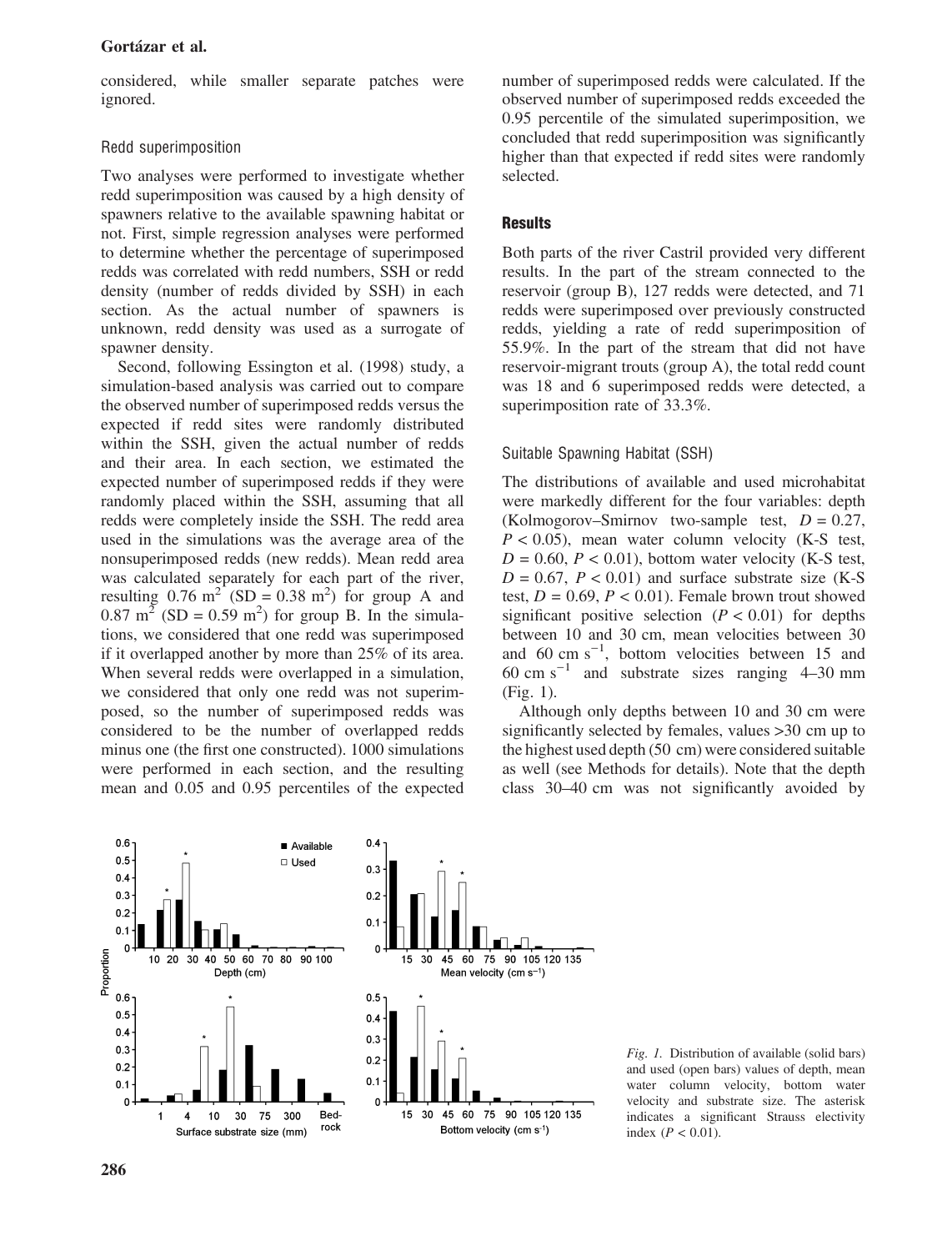#### Brown trout redd superimposition

Table 1. Observed number of redds and superimposed redds (percentage in brackets) in each section.

| Section        | Observed<br>number<br>of redds | Observed<br>superimposedredds | Section        | Observed<br>number<br>of redds | Observed<br>superimposed<br>redds |
|----------------|--------------------------------|-------------------------------|----------------|--------------------------------|-----------------------------------|
| 1              | 4                              | 1(25)                         | 4              | 10                             | 6(60)                             |
| $\overline{2}$ | 4                              | 3(75)                         | 5              | 5                              | 1(20)                             |
| 3              | 10                             | 2(20)                         | 6              | 10                             | 5(50)                             |
|                |                                |                               | $\overline{7}$ | 5                              | 1(20)                             |
|                |                                |                               | 8              | $\overline{2}$                 | 0(0)                              |
|                |                                |                               | 9              | 3                              | 1(33.3)                           |
|                |                                |                               | 10             | 3                              | 2(66.7)                           |
|                |                                |                               | 11             | 6                              | 3(50)                             |
|                |                                |                               | 12             | 6                              | 5(83.3)                           |
|                |                                |                               | 13             | 8                              | 5(62.5)                           |
|                |                                |                               | 14             | $\overline{7}$                 | 4(57.1)                           |
|                |                                |                               | 15             | 4                              | 3(75)                             |
|                |                                |                               | 16             | $\overline{2}$                 | 1(50)                             |
|                |                                |                               | 17             | $\overline{7}$                 | 4(57.1)                           |
|                |                                |                               | 18             | 4                              | 1(25)                             |
|                |                                |                               | 19             | 10                             | 8(80)                             |
|                |                                |                               | 20             | 5                              | 3(60)                             |
|                |                                |                               | 21             | 12                             | 7(58.3)                           |
|                |                                |                               | 22             | 8                              | 5(62.5)                           |
|                |                                |                               | 23             | 7                              | 5(71.4)                           |
|                |                                |                               | 24             | 3                              | 1(33.3)                           |
| Group A        | 18                             | 6(33.3)                       | Group B        | 127                            | 71 (55.9)                         |

females ( $P > 0.05$ ), and in the class 40–50 cm use exceeded availability.

In summary, every site within the SSH must have depth between 10 and 50 cm, mean water velocity between 30 and 60 cm  $s^{-1}$ , bottom velocity between 15 and 60 cm  $s^{-1}$ , surface substrate size in the range 4–30 mm and embeddedness class 1. The SSH area measured in each section ranged from 10.5 to 90.8  $m^2$ .

#### Redd superimposition

Among the studied sections, observed superimposition rates ranged from 0% in section 8, where only two redds were constructed and none of them were superimposed, to 83.3% in section 12, where five of the six constructed redds were superimposed (Table 1). Overall, the average superimposition rate for the studied sections in the river Castril was 53.1% (77 superimposed out of 145 redds).

Simple regression analyses showed that the percentage of superimposed redds was not correlated with either redd numbers (regression analysis:  $R^2 = 0.103$ ,  $P = 0.13$ ,  $N = 24$ ) or available SSH area ( $R^2 = 0.001$ ,  $P = 0.9, N = 24$ . Moreover, superimposition and redd density (number of redds per SSH area) were also not correlated  $(R^2 = 0.096, P = 0.14, N = 24, Fig. 2)$ . Significance was not improved by analysing group B  $(R^{2} = 0.063, P = 0.27, N = 21)$  or group A alone  $(R^{2} = 0.868, P = 0.24, N = 3)$ . Furthermore, the sections with high redd density had high rates of redd superimposition, but the sections with low redd



Fig. 2. Relationship between redd superimposition and redd density in 24 sections within group A (open circles) and group B (solid circles).

density showed a highly variable superimposition, ranging from 0 to more than 80% (Fig. 2).

Almost all the sections (23 of 24) showed a higher rate of redd superimposition than expected if redds were placed randomly (Fig. 3a). The exception was section 8, which is the only section where no redds were superimposed. In eight sections, the difference between observed and expected superimposition was significant ( $P < 0.05$ ). Furthermore, in another eight sections, the observed number of superimposed redds equalled the 0.95 percentile of the expected random superimposition, thus being right at the limit of the statistical significance  $(P = 0.05)$ .

The rate of redd superimposition was significantly higher than expected if redds were placed randomly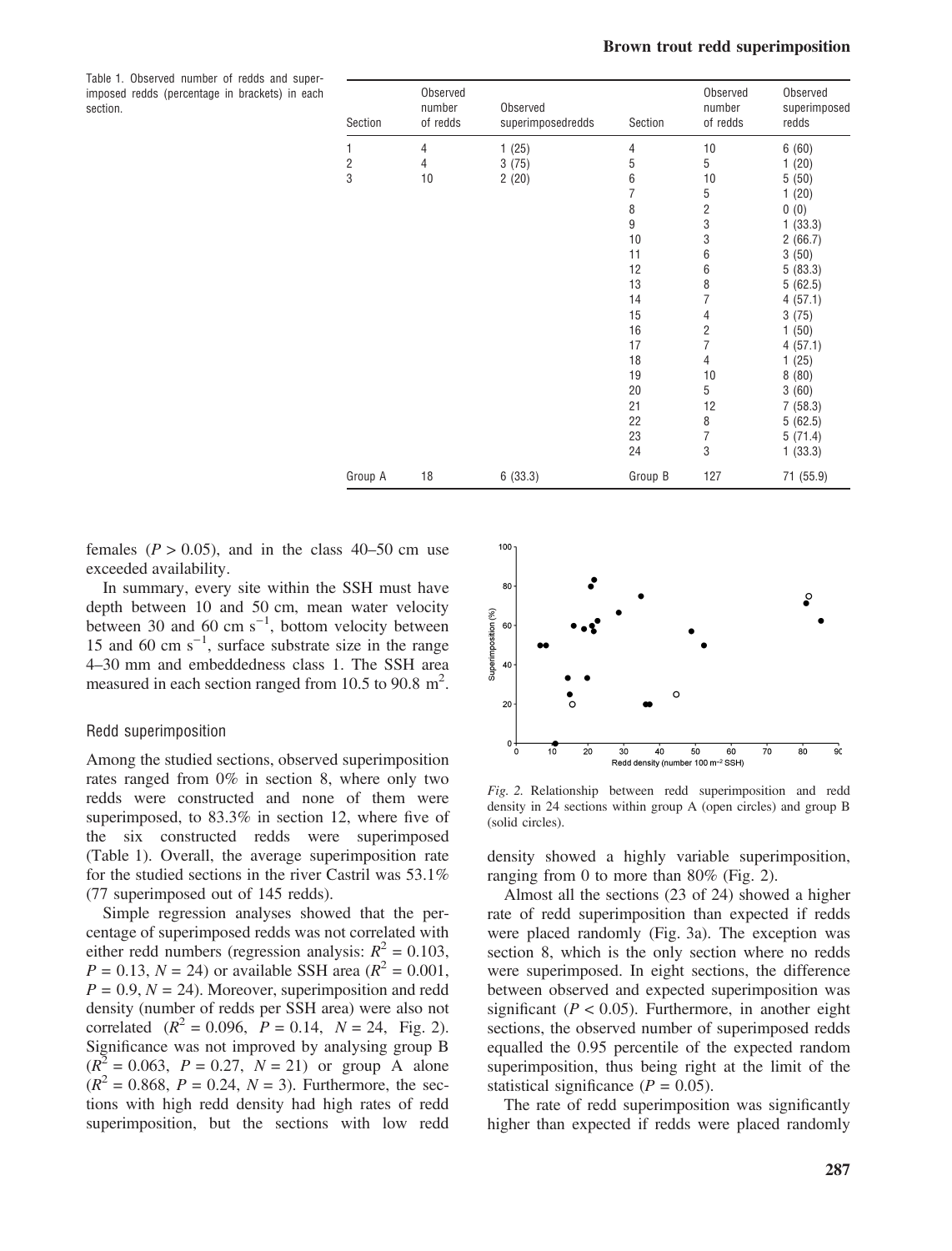

both after the aggregation of all the sections of the stream and among the reaches connected to the reservoir (group B). Regarding the part of the stream isolated from the reservoir (group A), redd superimposition was also higher than expected, but without statistical significance at the 95% s.l. (Fig. 3b).

## **Discussion**

The rate of redd superimposition in the part of the river Castril connected to the reservoir (group B) was 55.9%, close to the highest values found in the literature: Anderson (1983) observed percentages of superimposed redds higher than 50%, and Essington et al. (1998) reported that between 18% and 50% of brown trout females constructed their redds over preexisting ones. In a sea trout population, Rubin et al. (2004) observed that 60% of the spawning area was used by at least two different pairs. In the isolated reaches (group A), the superimposition rate was lower (33.3%) but non-negligible in comparison with the values from other streams (Anderson 1983; Essington et al. 1998).

# Suitable Spawning Habitat (SSH)

Suitable spawning habitat (SSH) has been defined as the continuous area inside which every point satisfies five requirements, one for each microhabitat variable: depth, mean water column velocity, bottom water velocity, substrate size and embeddedness. We are confident that SSH represents good-quality spawning habitat for brown trout in the river Castril, because it takes into consideration microhabitat characteristics that are positively selected by females in this river.

Fig. 3. Observed number of superimposed redds (solid bars) and mean expected superimposition if redds were randomly placed over the suitable spawning habitat (SSH) (open bars). Lines denote 0.05 and 0.95 percentiles of the expected number of superimposed redds, calculated by performing 1,000 simulations of random redd location over the SSH. The total number of observed redds is shown above bars. (a) Results for each section and (b) aggregated results. \*\*Significant difference at the 95% s.l.  $(P < 0.05)$  between expected and observed superimposition. \*The difference is right at the limit of statistical significance  $(P = 0.05)$ .

Furthermore, only one continuous SSH area has been used within each section, while smaller separate patches have not been considered in the analyses (Delacoste et al. 1993).

Several factors illustrate that the criteria used for defining the SSH are demanding. First, it is known that spawning brown trout choose locations with optimum combinations of several microhabitat variables rather than positions with more preferred levels of any single factor (Shirvell & Dungey 1983). Because of this, we imposed the criterion of satisfying the five microhabitat requirements, and it was not possible to compensate an unsuitable value in one variable by high suitability values in other variables. Second, we decided to use both mean velocity and bottom velocity in the definition of SSH, despite the fact that only the latter has been suggested to have biological significance: females actually sense the bottom velocity when they choose a place to spawn, because it determines the hydraulic conditions around the nest that will act during embryo development (Shirvell & Dungey 1983; Delacoste et al. 1995). Both water velocities were considered in order to impose demanding criteria for SSH and thus to assure that it represents high-quality spawning habitat. Third, only embeddedness class 1, which is the most favourable type for redd digging (gravel loose and with little fine elements), has been considered suitable for spawning.

The selection of spawning habitat may exhibit regional and river-specific characteristics (Delacoste et al. 1995). For this reason, we analysed the values of each microhabitat variable that were selected by female brown trout in the river Castril, and we used these particular values to compute the SSH. Anyway, our results on female selection for spawning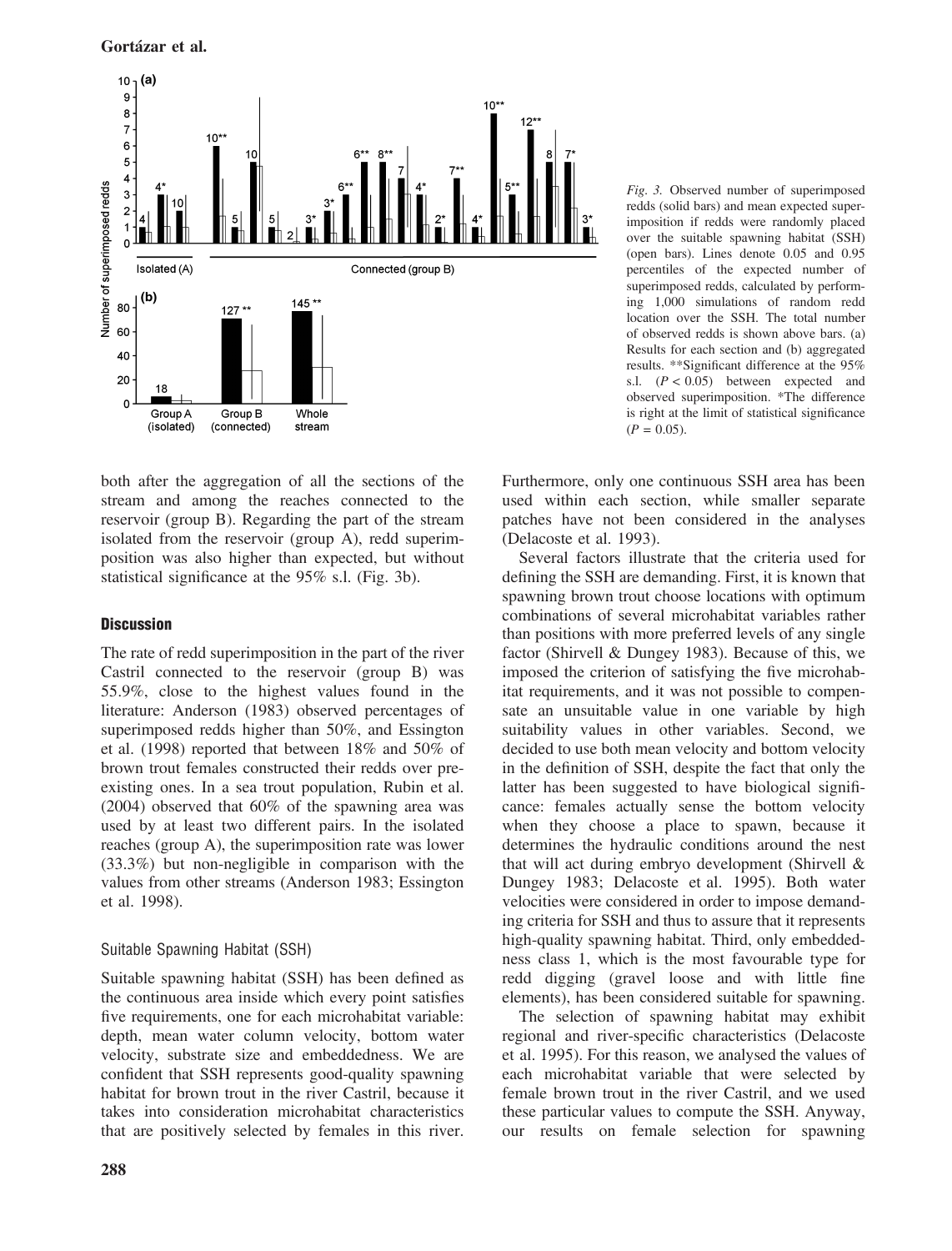microhabitat characteristics are consistent with previous studies on habitat selection, despite some minor differences (Table 2). Grost et al. (1990) also used the Strauss electivity index to investigate habitat selection and reported narrower significant selection ranges for depth and mean velocity, but the intervals in which habitat use exceeded availability did include the suitable values obtained by us. Grost et al. (1990) did not observe any significant selection for substrate size, although the interval with highest use in relation to its availability was similar to our suitable values for this variable.

The suitable ranges obtained in our study were similar to the majority of the reviewed values from several authors (Table 2). Interestingly, Raleigh et al. (1986) did not report any upper limit for depth, which supports our decision to consider the range 10–50 cm as suitable. The biggest disparities between our data and the literature were for the bottom velocities given by Delacoste et al. (1995) and Mayo et al. (1995). However, these authors reported rather lower velocities than those used for spawning in several studies (Shirvell & Dungey 1983; Plasseraud et al. 1990; Sorensen et al. 1995). Thus, we are confident that the ranges we used as suitable to compute the SSH were correct and represented high-quality spawning habitat in the river Castril.

#### Spawning habitat influence on redd superimposition

Several authors have supported that redd superimposition in salmonids is caused by high density of spawners, i.e., an excess of reproductive females and/or a scarcity of suitable habitat (Champigneulle et al. 1988, 2003; Beard & Carline 1991; Rubin et al. 2004). If redd superimposition was caused by habitat availability alone (limited suitable habitat or excess of spawners), a positive correlation between superimposition rate and redd density would be expected. We did not find any significant relationship between these variables in Castril. Our simple regression analysis showed high superimposition rates at high redd densities, but at lower redd densities, superimposition was highly variable (Fig. 2).

Obviously, if the number of spawners is too high in relation to available spawning habitat, superimposition will often occur, because there is no more space for reproduction. Thus, a minimum superimposition rate can be determined by redd density in the form of a linear function. In this sense, a given density may impose a superimposition rate over which female spawners can increase the rate but not decrease it. So, if the density of spawners is low (and thus spawning habitat is not limiting), a high degree of superimposition suggests that the availability of spawning habitat is not the sole cause of superimposition. For instance, in many sections of the river Castril, we observed low redd density and high superimposition rates.

Moreover, the results of the simulation-based analysis showed that, in the majority of cases, the observed superimposition is higher than that expected if redd sites were randomly placed over the SSH. This fact strongly suggests that females choose specific sites for redd construction instead of randomly dispersing over the available quality habitat. The difference between observed and expected superimposition is less clear in the isolated reaches (group A) than in the part of the river connected to the reservoir (group B), but it is not

Table 2. Brown trout selection for spawning microhabitat in several studies. Two criteria are shown, one more demanding and another more relaxed. Notes in the references relate to methodology explanations.

| Reference                          | Criterion   | Depth (cm)    | Mean velocity<br>$\rm (cm \; s^{-1})$ | Bottom velocity<br>$\rm (cm \; s^{-1})$ | Substrate<br>size (mm) |
|------------------------------------|-------------|---------------|---------------------------------------|-----------------------------------------|------------------------|
| This study                         |             | $10 - 30$     | $30 - 60$                             | $15 - 60$                               | $4 - 30$               |
| Grost et al. 1990†                 | Selection   | $12.3 - 18.3$ | $24.5 - 36.6$                         |                                         | No                     |
|                                    | Use $>$ av. | $12.3 - 30.5$ | $24.5 - 73.2$                         |                                         | $7 - 75$ $(7 - 25)$ :  |
| <b>Bovee 1978§</b>                 | PU > 0.9    | $15 - 25$     | $45 - 65$                             |                                         | $2 - 20$               |
|                                    | PU > 0.5    | $10 - 35$     | $30 - 75$                             |                                         |                        |
| Raleigh et al. 1986††              | $SI = 1$    | >25           |                                       | $20 - 50$                               | $6 - 76$               |
|                                    | SI > 0.5    | >15           |                                       | $15 - 85$                               | $4 - 80$               |
| Delacoste et al. 1995 <sup>t</sup> | HI > 0.9    | $15 - 25$     |                                       | $25 - 30$                               | $2 - 100$              |
|                                    | HI > 0.5    | $10 - 30$     |                                       | $15 - 35$                               |                        |
| Mayo et al. 1995§                  | PU > 0.9    | $15 - 28$     | $20 - 35$                             | $12 - 25$                               | $10 - 30$              |
|                                    | PU > 0.5    | $8 - 42$      | $13 - 50$                             | $5 - 37$                                |                        |

-Comparison between available and used habitat by means of the Strauss electivity index: use > av.: habitat used in a greater proportion than its availability; selection: significant selection at the 95% s.l.

For the substrate range 7–75 mm, use exceeded availability. The difference was most marked in the range 7–25 mm.

§PU, probability of use, ranges from 0 to 1.

--Category one curves (based on literature or professional opinion), SI, suitability index.

HI, habitat suitability, ranges from 0 (not suitable) to 1 (optimal).

 $\P$ PU = 1.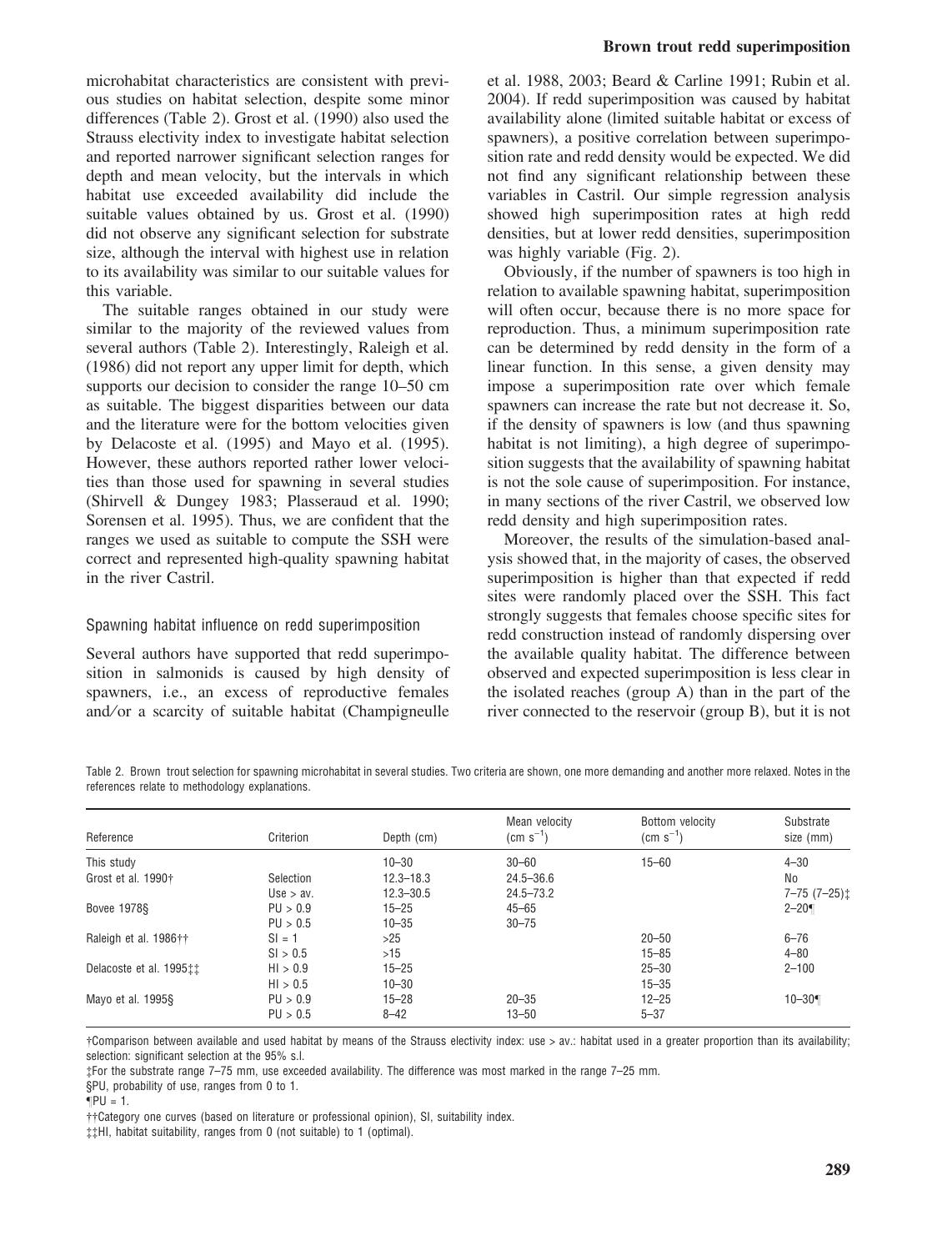possible to draw any conclusions from this, because we only had data from three sections within group A. However, even in group A, the observed superimposition was higher than would be expected by chance. Nevertheless, superimposition rate was lower in group A than in group B, and this may be related to differences in spawning behaviour or female body size: it is known that spawners from group B are larger than those from group A owing to the presence of reservoir-migrant trout (Gortázar et al. 2007), but again, the lack of data from group A prevents us from drawing any conclusions about this issue.

At this point, it is convenient to make an observation about two methodological factors related to the simulation-based analysis, which reduced the probability of achieving our result that the observed superimposition was greater than the expected. These factors act by underestimating the observed superimposition or by overestimating the simulated superimposition: (i) during fieldwork, every time it was not clear whether an individual redd had been superimposed or not, we considered that no superimposition had occurred, and this may underestimate the observed superimposition. (ii) Furthermore, when several redds were overlapped in a simulation, we considered that all the redds except one (the first one constructed) were superimposed. This may overestimate the simulated superimposition, because it is possible that not one but two or more redds were first built without superimposition and later a single redd overlapped several of the previous redds.

We believe that the most likely explanation for the high superimposition rates, even at low spawner density, is that brown trout females have some kind of preference to spawn over pre-existing redd sites, as showed by Essington et al. (1998) in a behavioural experiment. These authors argued that the presence of an existing redd makes a particular site more attractive for spawning than it would otherwise be, because the female may reduce the energetic cost of reproduction and increase subsequent fitness. Youngson et al. (2011) confirmed the finding that females tend to spawn close to locations that have already been used. Therefore, the modification of stream substratum by prior spawners must be regarded as a factor that affects spawning site selection in brown trout.

It is important to underline that our findings refer to the microhabitat scale at which this study has been conducted: Females may exhibit a preference to spawn over a previously used redd site, but this only occurs after the choice of a particular reach within the accessible part of the stream and once the female has decided on a particular streambed patch within the reach. These decisions are largely determined by the suitability and availability of spawning habitat (e.g., Shirvell & Dungey 1983; Beard & Carline 1991; Delacoste et al. 1993).

Regarding the outcome of redd superimposition, several authors have supported the idea that it may negatively impact spawning success in salmonid populations by damaging the previously laid eggs or fry (Hayes 1987; Rubin & Glimsäter 1996; Taniguchi et al. 2000). However, Anderson (1983) observed that the contents of pre-existing redds are not necessarily destroyed when superimposition occurs. Weeber et al. (2010) found that redd superimposition did not affect bull trout (Salvelinus confluentus Suckley) egg-to-fry survival owing to the shallower scouring by the following kokanee (Oncorhynchus nerka Walbaum) spawners. In the river Castril, Gortázar et al. (2007) suggested that the timing of brown trout spawning, which extends from December to April, may reduce the potential damage of redd superimposition: Smaller females seem to spawn later in the season, thus avoiding having their nests destroyed by larger females, which are known to bury their eggs deeper (van den Berghe & Gross 1984, 1989). In this way, redds of larger females would be less susceptible to damage from the superimposition of smaller spawners which bury their eggs shallower.

Furthermore, in limestone streams such as the Castril, the chemical process of calcium carbonate precipitation can potentially embed the gravel, making it cohesive and difficult to excavate. It seems plausible that the advantage of reusing a redd site would be greater in rivers with this type of substrate, where the gravel was very cohesive and thus the substrate was highly embedded in unused sites. It would be valuable to address this hypothesis by the development of a comparative study between rivers with different degrees of substrate embeddedness, to analyse whether the superimposition preference is higher in streams with more embedded substrate or not. More research is also needed to fill the critical lack of data on the ecology of the southernmost brown trout populations, to manage them better.

# Acknowledgements

This study was partially funded by a postgraduate grant awarded to J. Gortázar by the Polytechnic University of Madrid. We would like to thank José María Montoro (Director of the Sierra de Castril Natural Park) and the Regional Government of Andalusia for allowing us to survey the river Castril. We would also like to thank the Natural Park guards for sharing their experience and knowledge of the river with us. Many thanks to the company Ecohidráulica S.L. (http:// www.ecohidraulica.com) for sharing their equipment and expertise with us. Last but not least, thanks to David Flórez and Hélène Arambourou who were of invaluable assistance throughout the fieldwork.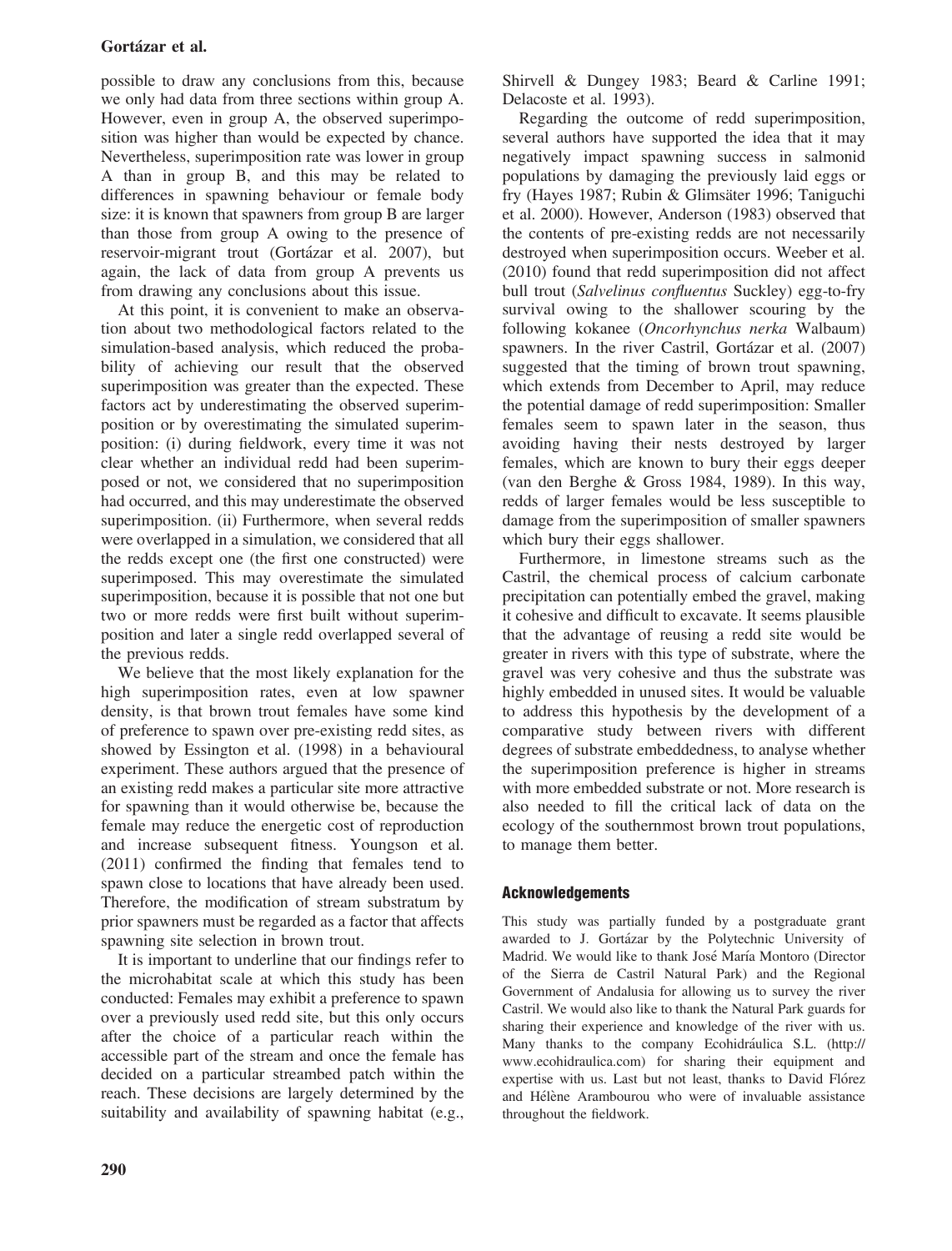#### Brown trout redd superimposition

#### **References**

- Almodóvar, A. 2007. Análisis de la variabilidad genética de la trucha común en Andalucía. Departamento de Zoología y Antropología Física, Facultad de Biología, Universidad Complutense de Madrid. 139 pp.
- Anderson, D.W. 1983. Factors affecting brown trout reproduction in southeastern Minnesota streams. Minnesota: Department of Natural Resources, Section of Fisheries, Investigational Report 376. 37 pp.
- Baxter, C.V. & Hauer, F.R. 2000. Geomorphology, hyporheic exchange, and selection of spawning habitat by bull trout (Salvelinus confluentus). Canadian Journal of Fisheries and Aquatic Sciences 57: 1470–1481.
- Baxter, J.S. & McPhail, J.D. 1999. The influence of redd site selection, groundwater upwelling, and over-winter incubation temperature on survival of bull trout (Salvelinus confluentus) from egg to alevin. Canadian Journal of Zoology 77: 1233– 1239.
- Beard Jr, T.D. & Carline, R.F. 1991. Influence of spawning and other stream habitat features on spatial variability of wild brown trout. Transactions of the American Fisheries Society 120: 711–722.
- van den Berghe, E.P. & Gross, M.R. 1984. Female size and nest depth in coho salmon (Oncorhynchus kisutch). Canadian Journal of Fisheries and Aquatic Sciences 41: 204– 206.
- van den Berghe, E.P. & Gross, M.R. 1989. Natural selection resulting from female breeding competition in a Pacific salmon (coho: Oncorhynchus kisutch). Evolution 43: 125–140.
- Bovee, K.D.. 1978. Probability-of-use criteria for the family Salmonidae. Instream Information Paper No. 4. U.S. Fish and Wildlife Service. 80 pp.
- Champigneulle, A., Mélhaoui, M., Maisse, G., Baglinière, J.L., Gillet, C. & Gerdeaux, D. 1988. Premières observations sur la truite (Salmo trutta L.) dans le Redon, un petit affluentfrayère du lac Léman. Bulletin Français de la Pêche et de la Pisciculture 310: 59–76.
- Champigneulle, A., Largiader, C.R. & Caudron, A. 2003. Reproduction de la truite (Salmo trutta L.) dans le torrent de Chevenne, Haute-Savoie. Un fonctionnement original? Bulletin Français de la Pêche et de la Pisciculture 369: 41-70.
- Crisp, D.T. & Carling, P.A. 1989. Observations on siting, dimensions and structure of salmonid redds. Journal of Fish Biology 34: 119–134.
- Curry, A.R. & Noakes, D.L.G. 1995. Groundwater and the selection of spawning sites by brook trout (Salvelinus fontinalis). Canadian Journal of Fisheries and Aquatic Sciences 52: 1733–1740.
- Delacoste, M., Baran, P., Dauba, F. & Belaud, A. 1993. Étude du macrohabitat de reproduction de la truite commune (Salmo trutta L.) dans une rivière pyrénéenne, la Neste du Louron. Évaluation d'un potentiel de l'habitat physique de reproduction. Bulletin Français de la Pêche et de la Pisciculture 331: 341–356.
- Delacoste, M., Baran, P., Lascaux, J.M., Segura, G. & Belaud, A. 1995. Capacité de la méthode des microhabitats a prédire l'habitat de reproduction de la truite commune. Bulletin Français de la Pêche et de la Pisciculture 337/338/339: 345– 353.
- Elliott, J.M. 1994. Quantitative ecology and the brown trout. New York: Oxford University Press, 286 pp.
- Essington, T.E., Sorensen, P.W. & Paron, D.G. 1998. High rate of redd superimposition by brook trout (Salvelinus fontinalis) and brown trout (Salmo trutta) in a Minnesota stream cannot be explained by habitat availability alone. Canadian Journal of Fisheries and Aquatic Sciences 55: 2310–2316.
- Garrett, J.W., Bennett, D.H., Frost, F.O. & Thurow, R.F. 1998. Enhanced incubation success for kokanee spawning in groundwater upwelling sites in a small Idaho stream. North American Journal of Fisheries Management 18: 925–930.
- Gortázar, J., García de Jalón, D., Alonso-González, C., Vizcaíno, P., Baeza, D. & Marchamalo, M. 2007. Spawning period of a southern brown trout population in a highly unpredictable stream. Ecology of Freshwater Fish 16: 515– 527.
- Grost, R.T., Hubert, W.A. & Wesche, T.A. 1990. Redd site selection by brown trout in Douglas Creek, Wyoming. Journal of Freshwater Ecology 5: 365–371.
- Grost, R.T., Hubert, W.A. & Wesche, T.A. 1991. Description of brown trout redds in a mountain stream. Transactions of the American Fisheries Society 120: 582–588.
- Hayes, J.W. 1987. Competition for spawning space between brown (Salmo trutta) and rainbow trout (S. gairdneri) in a lake inlet tributary, New Zealand. Canadian Journal of Fisheries and Aquatic Sciences 44: 40–47.
- Landergren, P. 1999. Spawning of anadromous rainbow trout, Oncorhynchus mykiss (Walbaum): a threat to sea trout, Salmo trutta L., populations ? Fisheries Research 40: 55–63.
- Mayo, M., Gallego, B., García de Jalón, D. & Brotóns, P.A. 1995. Preferencias de hábitat de la trucha común en la época de freza. Río Dulce, Guadalajara. Limnetica 11: 49-54.
- Plasseraud, O., Lim, P. & Belaud, A. 1990. Observations préliminaires sur le fonctionnement des zones de frayères de la truite commune (Salmo trutta fario) dans deux cours d'eau ariégois (le Salat et l'Alet). Bulletin Français de la Pêche et de la Pisciculture 318: 72–81.
- Raleigh, R.F., Zuckerman, L.D. & Nelson, P.C.. 1986. Habitat suitability index models and instream flow suitability curves: brown trout. Biological Report 82. U.S. Fish and Wildlife Service. 65 pp.
- Rubin, J.-F. & Glimsäter, C. 1996. Egg-to-fry survival of the sea trout in some streams of Gotland. Journal of Fish Biology 48: 585–606.
- Rubin, J.-F., Glimsäter, C. & Jarvi, T. 2004. Characteristics and rehabilitation of the spawning habitats of the sea trout, Salmo trutta, in Gotland (Sweden). Fisheries Management and Ecology 11: 15–22.
- Shirvell, C.S. & Dungey, R.G. 1983. Microhabitats chosen by brown trout for feeding and spawning in rivers. Transactions of the American Fisheries Society 112: 355–367.
- Sorensen, P.W., Cardwell, J.R., Essington, T. & Weigel, D.E. 1995. Reproductive interactions between sympatric brook and brown trout in a small Minnesota stream. Canadian Journal of Fisheries and Aquatic Sciences 52: 1958–1965.
- Strauss, R.E. 1979. Reliability estimates for Ivlev's electivity index, the forage ratio, and a proposed linear index of food selection. Transactions of the American Fisheries Society 108: 344–352.